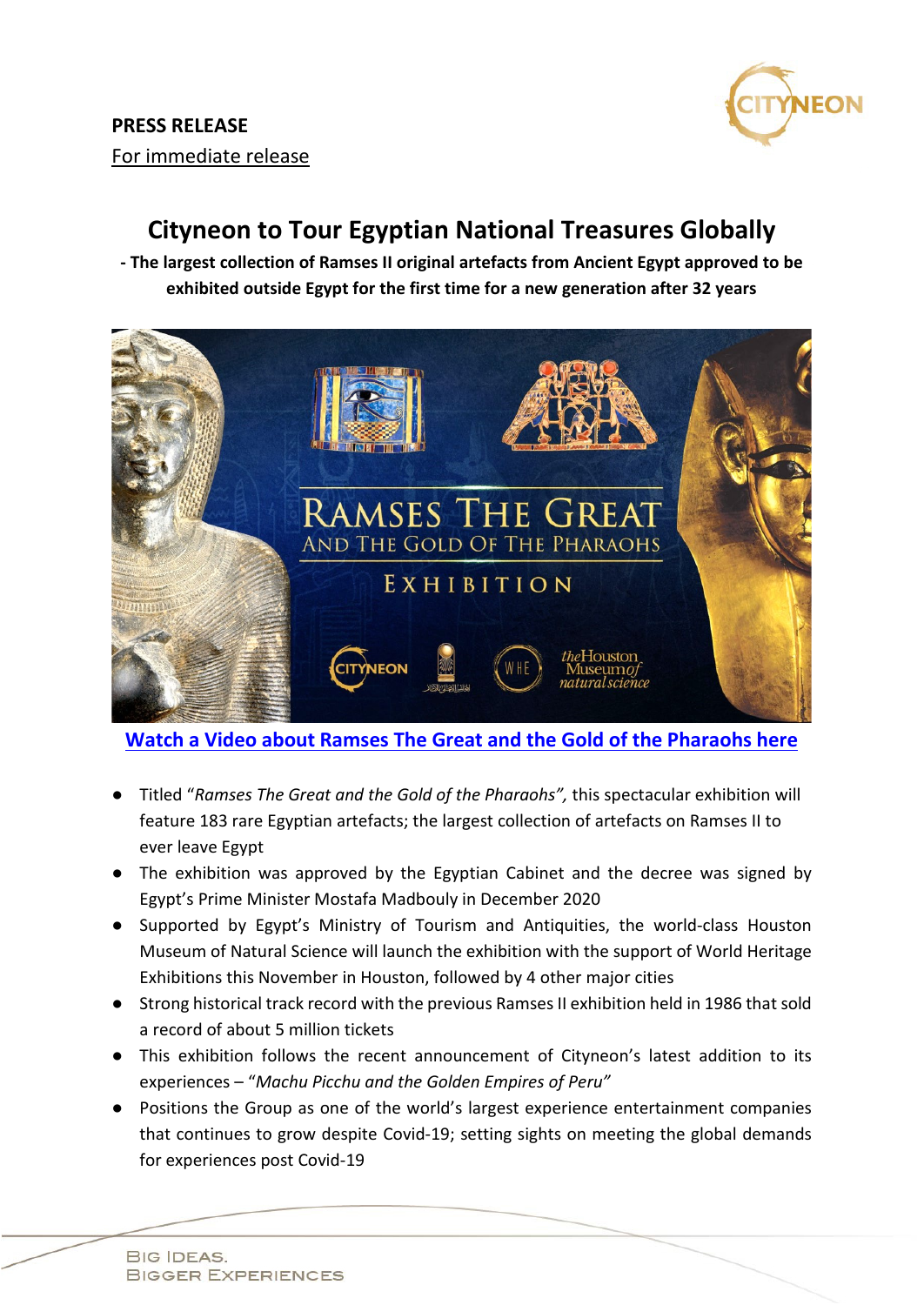

**Singapore, 3 March 2021** – Cityneon Holdings ("Cityneon", the "Company"/collectively with its subsidiaries, the "Group") today announced another major historical artefacts exhibition, just weeks after revealing its foray into the artefacts space with *Machu Picchu and the Golden Empires of Peru.* Come November this year, Houston Museum of Natural Science and Cityneon will debut an exhibition of 183 pieces of rare artefacts from ancient Egypt that focuses on the almighty pharaoh, Ramses The Great.

In December 2020, the exhibition was approved by the Egyptian Cabinet and the decree was signed by Egypt's Prime Minister Mostafa Madbouly. The news had been widely received by the Egyptian public, with Egyptian media proclaiming that the exhibition will showcase "the most prominent and unique historical Pharaonic holdings".

These 183 pieces of rare artefacts will be featured in the inaugural exhibition titled *Ramses The Great and the Gold of the Pharaohs* and the exhibition will open in Texas, United States at the Houston Museum of Natural Science.

Ramses II, also known as Ramses The Great, ruled for 66 years, which was the second longest reign in ancient Egyptian history. Because of his long rule, Ramses II is thought to have amassed one of the largest and richest burial chambers and is regarded as the most powerful pharaoh of the New Kingdom, the most celebrated period of ancient Egypt.

The exhibition is expected to attract large crowds as evidenced by previous showcases of Egyptian treasures worldwide. In 1986, a touring exhibition on Ramses II sold a record of about 5 million tickets. As recent as in 2019, when *Tutankhamun: Treasures of the Golden Pharaoh* was exhibited in Paris, it broke the French visitor record with about 1.5 million visitors. Egyptian expert Gamal El-Din Mokhtar once said that the Ramses II exhibition had exceeded the experience from the Tutankhamun exhibition by being "more exemplary archeologically, historically and culturally than the treasures of Tutankhamun".

Fast forward to 2021, *Ramses The Great and the Gold of the Pharaohs* would be even more exciting than the past showcases. The exhibition boasts the FIRST virtual walkthrough of Ramses II's famous temples and will include a FIRST full-length documentary ever produced on Ramses II's tomb for this tour. Details of the documentary will be released in due course.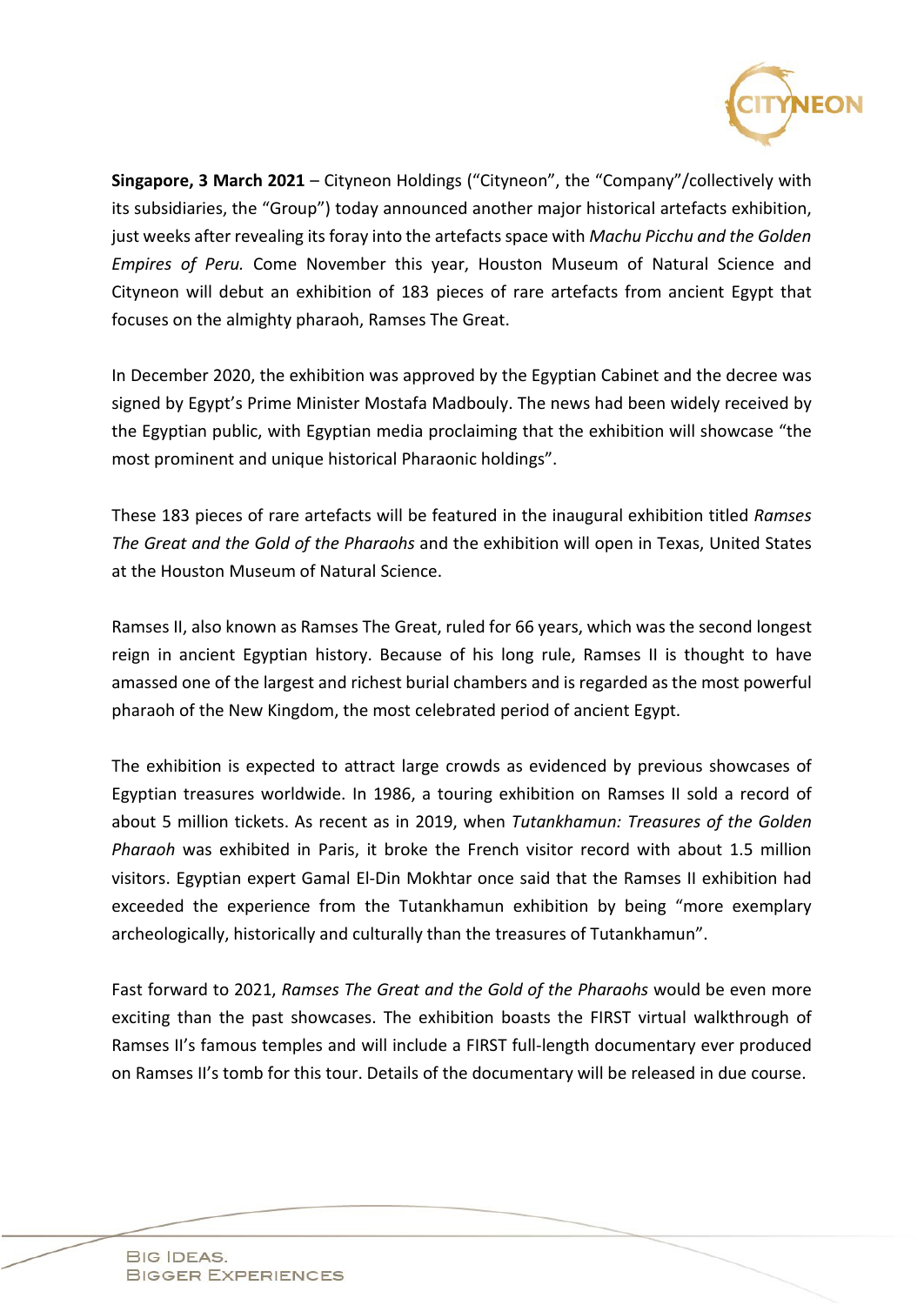

Mr. Ron Tan, Executive Chairman and Group Chief Executive Officer of Cityneon, said: "The priceless artefacts in our care, as well as being given exclusive access to Ramses' tomb allow Cityneon to stage an authentic and exhilarating recount of his life. This is the first time after 32 long years that people all over the world will have a chance to get up close to the life of the greatest pharaoh of all times. From the record-breaking sales of about 5 million tickets from the Ramses II exhibition in 1986 to the recently achieved visitorship for the King Tutankhamun exhibition in Paris in 2019, we are confident that *Ramses The Great and the Gold of the Pharaohs* will be another record-breaking feat."

"Cityneon is thankful to work with partners as established as the Houston Museum of Natural Science and the World Heritage Exhibitions, and we are also honoured to have the support of the Egyptian government. I am very excited for the Cityneon team to showcase these remarkable pieces of artefacts to the world," Mr Tan continued.

Mr. Joel A. Bartsch, President and Chief Executive Officer at Houston Museum of Natural Science, said they were honoured to be launching the exhibition with Cityneon and World Heritage Exhibitions and they believe the Groups' extensive experience in exhibitions would lead to an engaging showcase. "All three teams have great track records and we are confident that the 183 pieces of Egyptian artefacts will captivate visitors from around the world. We look forward to hosting visitors from Houston, the nation and beyond at this historical, educational and immersive exhibition," said Bartsch.

Mr. Anthony Tann, President of World Heritage Exhibitions, said: "We are extremely honoured to partner Cityneon for yet another artefacts exhibition. I am confident Cityneon will bring their incomparable expertise to the table and bring alive the treasures of Ramses II to cities across the world, welcoming the many millions of visitors globally."

Cityneon has assembled an experienced team who would be able to handle these precious historical treasures and launch the exhibition across the globe. The Group is also riding on its expertise in the curation of intellectual property experiences to build up their capabilities in the artefact exhibitions arena.

Cityneon now has two global and major artefact-related intellectual property and has plans to acquire more historical artefacts IPs, with one from Asia expected in 2021.